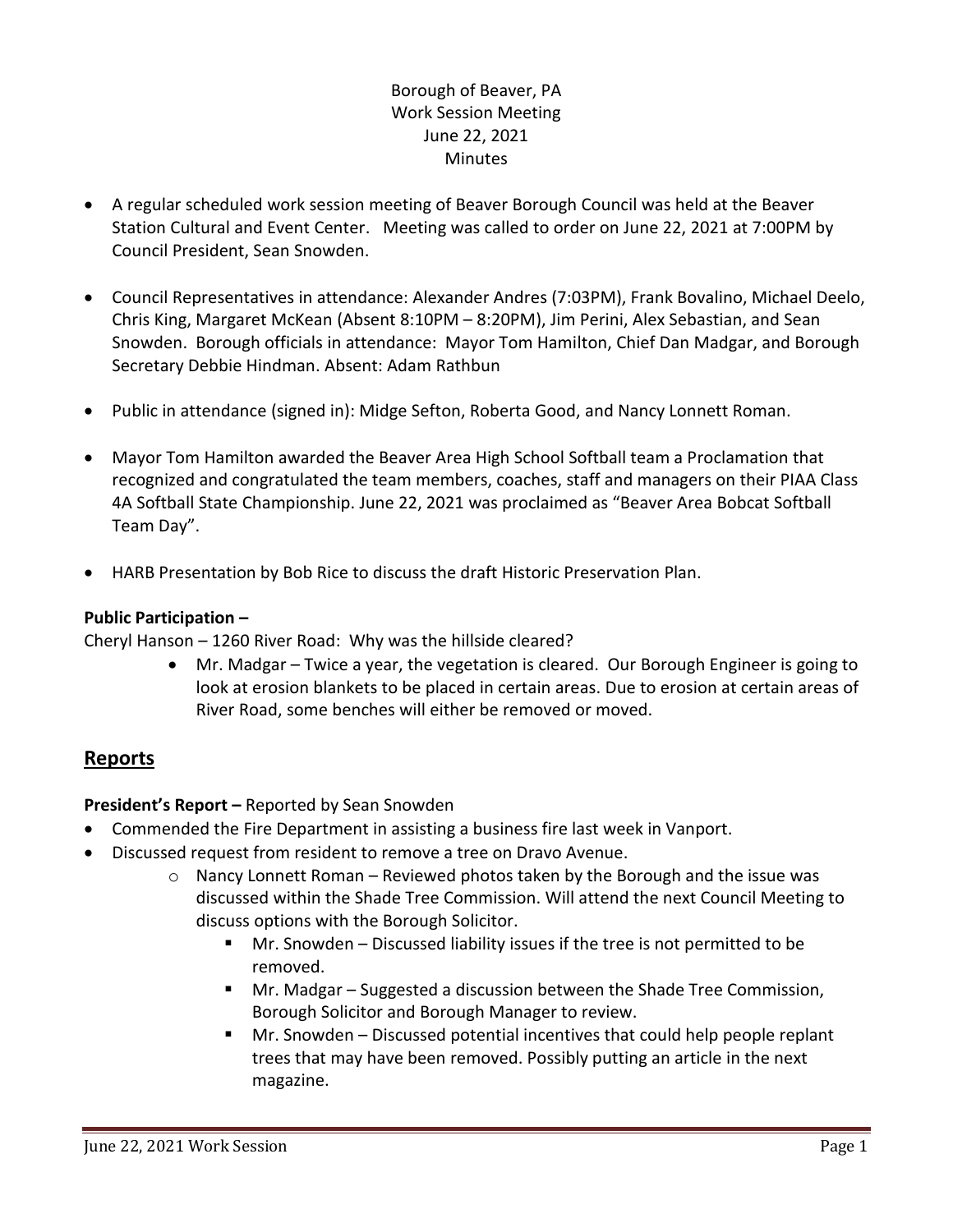### **Manager's Report –** Reported by Chief Madgar

- Complimented Borough employees who have been working hard to clean up after the recent storm.
- Paving on 4<sup>th</sup> Street has been pushed back to Thursday, instead of Wednesday, June 23. Information was posted on social media, the Borough website and an eblast issued.
- Met with Mr. Perini, Mr. Sebastian, Mr. Kennedy, Mayor Hamilton and Ms. Hindman to begin budget discussions.
	- $\circ$  Our Police part-time wages are \$19.13. After reviewing surrounding areas part-time wage rates, would like to prepare a motion at the next meeting to raise part-time wages to \$21.00.

**Mayor Hamilton** – No report

**Police Chief Madgar** – No report

**Fire Department –** No report

#### **Emergency Management Coordinator – No report**

**Engineer –** No report

### **Council Committee Reports**

#### **Shaw Park/Pool –** Reported by Mr. Andres

- Mr. Snowden Requested meeting minutes be provided to Council
- Next meeting will be held July  $8<sup>th</sup>$
- Mr. Snowden Contacted Pacer Studios to provide a pool article in the next magazine regarding history of the pool and fundraising.
- Discussed fundraising options and goals that need to be set.

#### **Finance –** Reported by Mr. Perini

- Forward any questions or requests to Mr. Kennedy to have ready for the next Council Meeting.
- Discussed Business Privilege Taxes, police rates, and general finances at budget meetings.

#### **Highway –** Reported by Mr. Bovalino

- 4<sup>th</sup> Street paving project is in process:
	- Sharon Road from 4<sup>th</sup> Street to Laura Street
	- $\bullet$  Insurance Street from Turnpike Street to 4<sup>th</sup> Street
	- 4<sup>th</sup> Street from Dravo Avenue to Sharon Road
	- Dravo Avenue from Canal Street to 4<sup>th</sup> Street